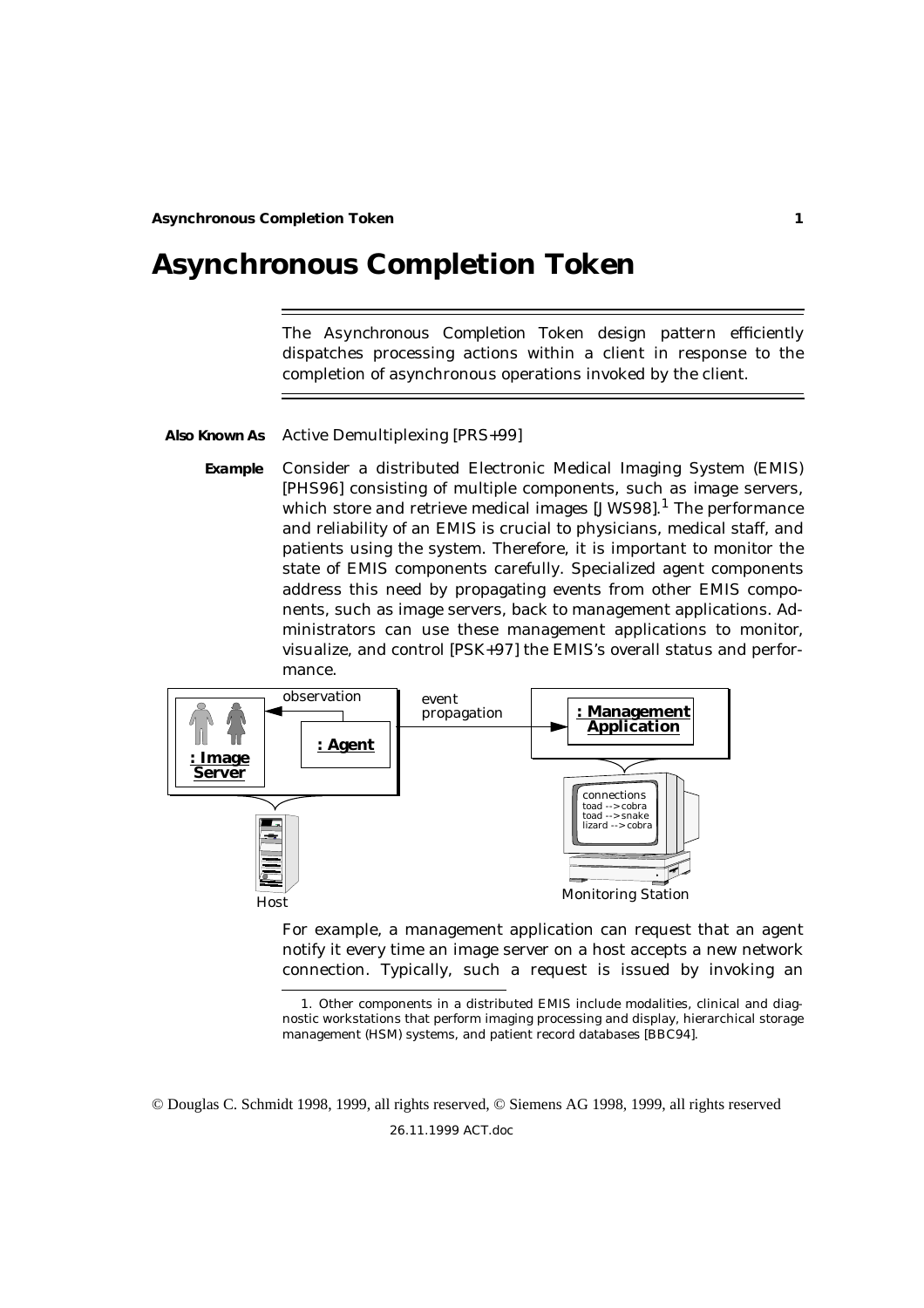asynchronous operation on one or more agents in the system. When an agent on a particular host detects a new connection to the image server, it sends a *completion event* to the management application so that it can depict the new connection graphically on its monitoring console display.

However, a management application may have requested many different agents to send it notifications asynchronously for many types of events, each of which may be processed differently in the management application. For each completion event, therefore, the management application must determine the appropriate action(s), such as updating an administrators display or logging the event to a database.

One way a management application could match up asynchronous operation requests with their subsequent completion event responses would be to spawn a separate thread for each event registration operation it invoked on an agent. Each operation would block synchronously, waiting for its agent's responses. The action and state information required to process agent responses could be stored implicitly in the context of each thread's run-time stack.

Unfortunately, this synchronous multi-threaded design incurs several drawbacks. For example, it may lead to poor performance due to context switching, synchronization, and data movement overhead.2 As a result, developing management applications using separate threads to wait for each operation completion response can yield inefficient and overly complex solutions. Yet, the management application must associate service responses with client operation requests efficiently and scalably to ensure adequate quality of service for all its agents.

- **Context** An event-driven system where clients invoke operations asynchronously on services and subsequently process the responses.
- **Problem** When a client invokes an operation request asynchronously on one or more services, each service indicates its completion by sending a response back to the client. For each such completion response, the client must perform the appropriate action(s) to process the results of

<sup>2.</sup> The Example section of the Reactor pattern (97) describes the drawbacks of synchronous multi-threading in more detail.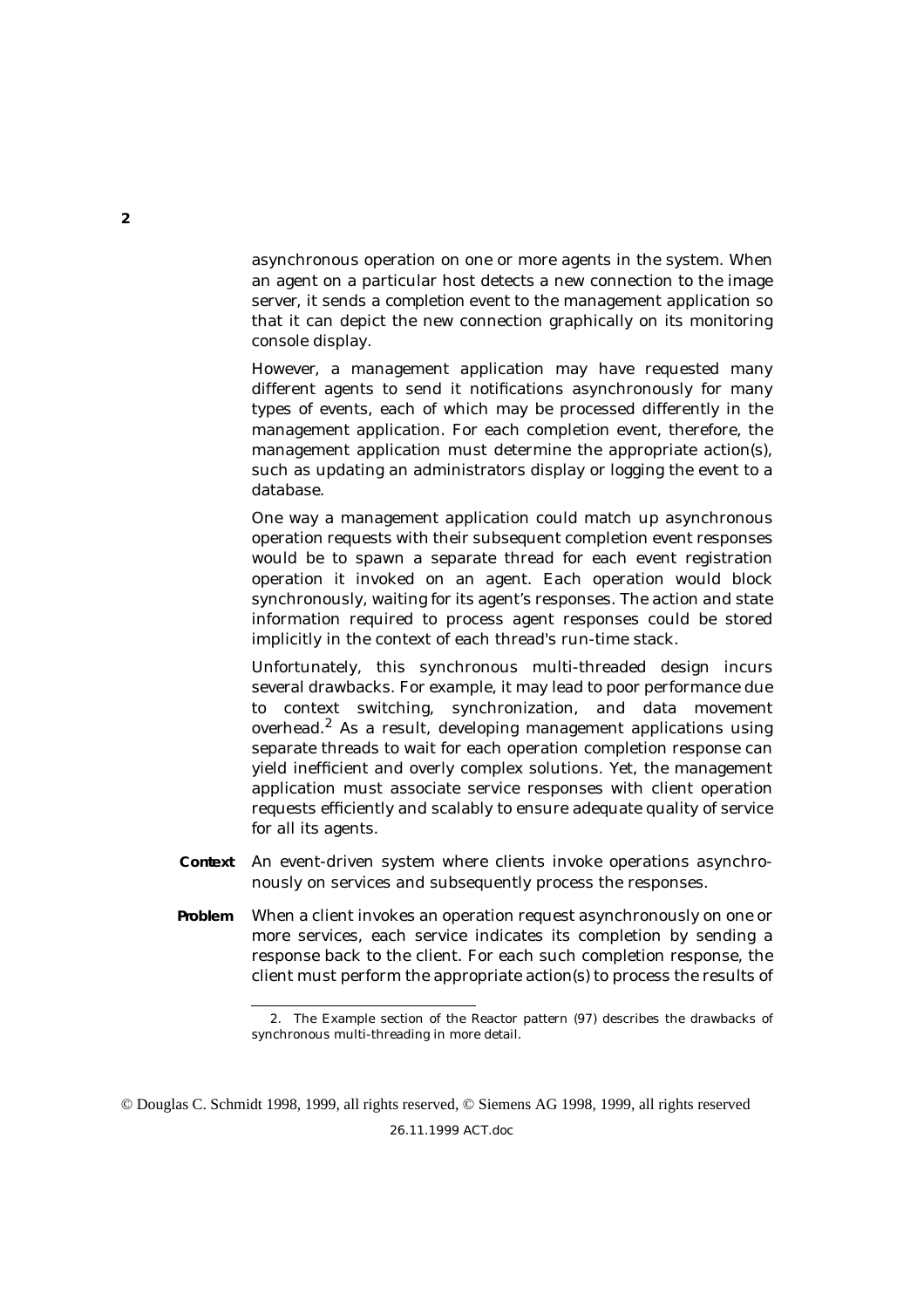the asynchronous operation. Thus, we must define a demultiplexing mechanism to associate service responses with the actions to be performed by the client. To address this problem we must resolve the following three *forces*:

- When a service response arrives back at a client, it should spend as little time as possible determining the action(s) and state needed to process the completion of the associated asynchronous operation. In particular, searching a large table to associate a response with its request can be unacceptable if the performance of the client degrades significantly.
- It is hard for a service to know what information its clients need to process operation completions because it does not necessarily know the context in which clients invoked asynchronous operations. Therefore, it should be the responsibility of the client, not the service, to determine what actions and state to associate with completion responses.
- There should be as little communication overhead as possible between client and service to determine which action to perform in the client when the asynchronous operation completes. This is particularly important for clients that communicate with services over bandwidth-limited communication links, such as modem connections or wireless networks.
- **Solution** Associate application-specific actions and state with responses that indicate the completion of asynchronous operations. For every asynchronous operation that a *client* invokes on a *service*, create an *asynchronous completion token* (ACT) that uniquely identifies the actions and state necessary to process the operation's completion, and pass the ACT along with the operation to the service. When the service replies to the client, its response must include the ACT that was sent originally. The client can use the ACT to identify the state needed to process the completion actions associated with the asynchronous operation.
- **Structure** The following participants form the structure of the Asynchronous Completion Token pattern:
	- A *service* provides some type of functionality.
	- A *client* invokes operations on a service asynchronously.

<sup>26.11.1999</sup> ACT.doc © Douglas C. Schmidt 1998, 1999, all rights reserved, © Siemens AG 1998, 1999, all rights reserved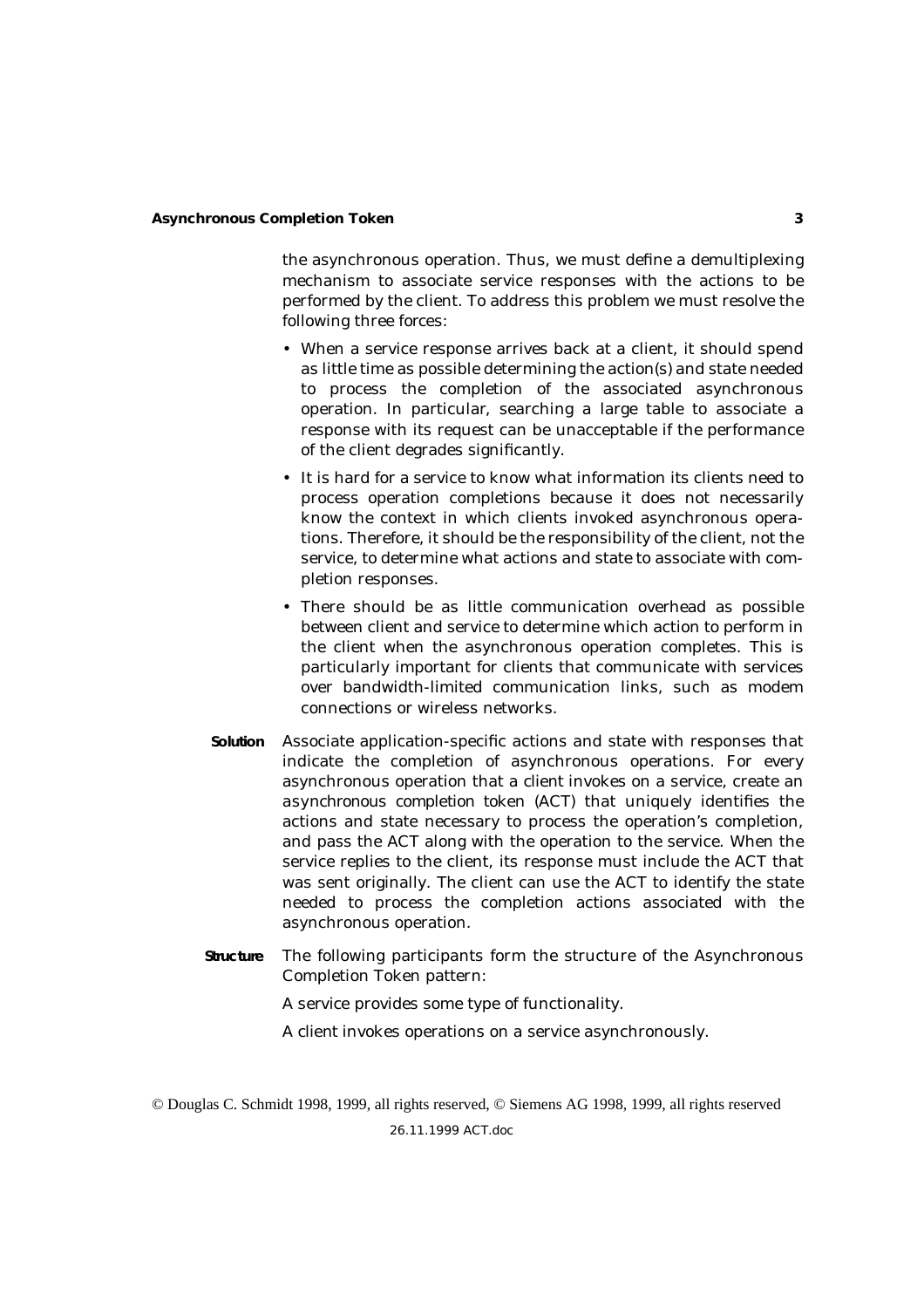An *asynchronous completion token* (ACT) is a value that identifies the actions and state necessary for a client to process the completion of an asynchronous operation invoked on a service. The client passes the ACT to the service when it invokes an operation; the service returns the ACT to the client when the asynchronous operation completes. Services can hold a collection of ACTs to handle multiple client requests simultaneously. For a client, an ACT can be an index into a table or a direct pointer to memory. To the service, however, the ACT is simply an opaque value that it returns unchanged to the client.

| <b>Class</b><br>Client<br><b>Responsibility</b><br>• Invokes operations<br>on a service<br>asynchronously | <b>Collaborator</b><br>• Service<br>$\bullet$ ACT                                                                                                                              | <b>Class</b><br><b>Service</b><br><b>Responsibility</b><br>Provides<br>$\bullet$<br>application<br>functionality | <b>Collaborator</b> |
|-----------------------------------------------------------------------------------------------------------|--------------------------------------------------------------------------------------------------------------------------------------------------------------------------------|------------------------------------------------------------------------------------------------------------------|---------------------|
|                                                                                                           | <b>Class</b><br><b>ACT</b>                                                                                                                                                     | <b>Collaborator</b>                                                                                              |                     |
|                                                                                                           | <b>Responsibility</b><br>• Identifies actions<br>and state necessary<br>for a client to pro-<br>cess the completion<br>of an asynchronous<br>operation invoked<br>on a service |                                                                                                                  |                     |

The following UML class diagram illustrates the participants of the Asynchronous Completion Token pattern and the relationships between these participants:



© Douglas C. Schmidt 1998, 1999, all rights reserved, © Siemens AG 1998, 1999, all rights reserved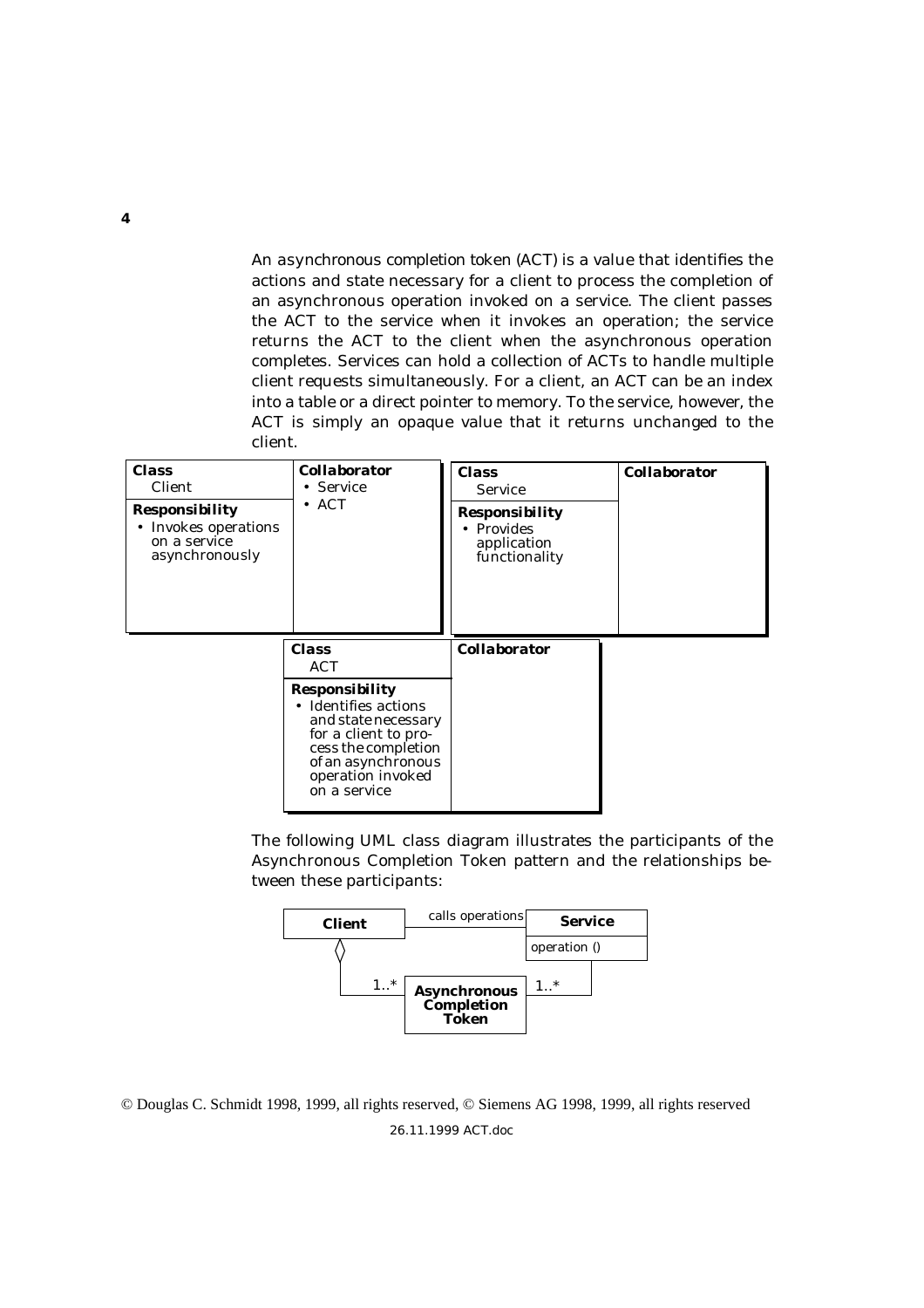- **Dynamics** The interactions in the Asynchronous Completion Token pattern are as follows:
	- Before invoking an asynchronous operation on a service, the client creates the ACT associated with the operation.
	- When invoking an operation on the service, the client passes the ACT to the service.
	- Clients can continue executing while the service performs the operation asynchronously.
	- When the asynchronous operation completes, the service sends a response to the client that contains the original ACT. The client uses the ACT to regain any necessary state and apply the application-specific completion actions for that operation.



**Implementation** There are four steps involved in implementing the ACT pattern.

- 1 *Define the ACT representation*. An ACT representation must be meaningful for the client and opaque to the service. The following are three common ACT representations:
	- *Pointer-based ACTs*. ACTs are often represented as pointers to programming language constructs, such as pointers to abstract base class objects in C++ or references to abstract base class objects in Java. When a client initiates an operation on a service, it creates the ACT and casts it to a void pointer. The pointer is then passed to the service along with the asynchronous operation call. Pointer-based ACTs are primarily useful for passing ACTs among clients and services running on homogeneous platforms. Thus, it is necessary to use portability features, such as typedefs or

© Douglas C. Schmidt 1998, 1999, all rights reserved, © Siemens AG 1998, 1999, all rights reserved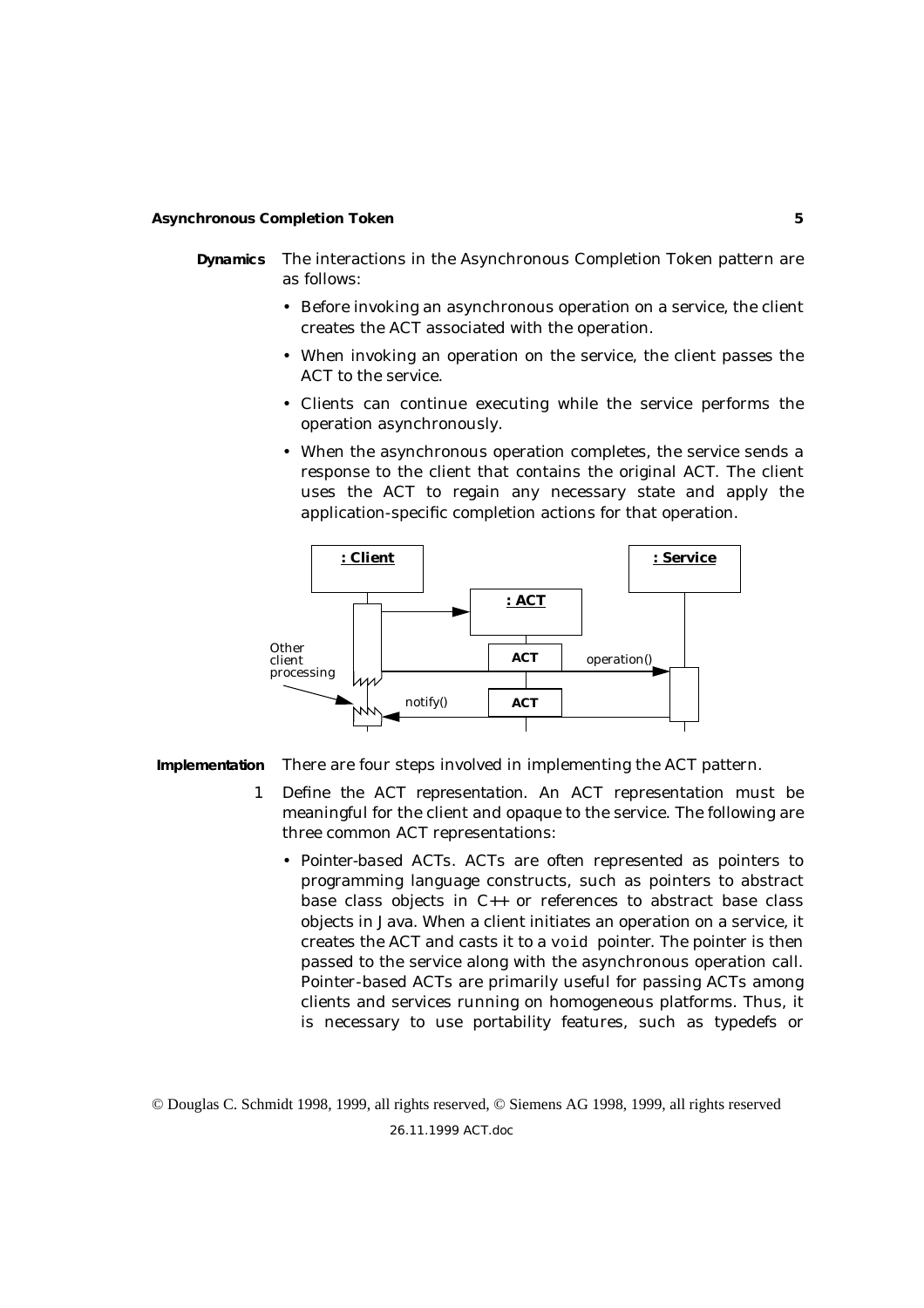macros, to ensure a uniform representation of pointers throughout heterogeneous distributed systems.

- *Object reference-based ACTs*. When implementing distributed object computing middleware using CORBA, developers can represent ACTs as object references. Upon receiving an object reference-based ACT back from a service, a client can use the CORBA \_narrow() operation to downcast the ACT to a type that is meaningful to it. CORBA object references provide a standard, portable, and interoperable means to communicate ACTs between clients and services. Naturally, object references may be inappropriate if CORBA is not used as the middleware platform.
- *Index-based ACTs.* Rather than using pointers or object references to represent ACTs, it is possible to implement them as indices into a table accessible by the client. Any state and actions can be associated with the appropriate index into the table. When a response arrives from the service, the client simply uses the ACT to access the corresponding entry in the table. This technique is particularly appropriate for languages, such as FORTRAN, that do not support pointers. Index-based ACTs are also useful for associating ACTs with persistent entities, such as database identifiers or offsets into memory-mapped files.
- 2 *Determine how to pass the ACT from the client to the service*. This step is typically straightforward. Clients can pass ACTs as explicit or implicit parameters in asynchronous operation requests. Explicit parameters are defined in the signature of the asynchronous operations. Implicit parameters are typically stored in a context or environment that's passed transparently to the service.<sup>3</sup> In the *Example Resolved* section we show an example of how ACTs can be explicit parameters to service methods.
- 3 *Determine a mechanism for holding the ACT at the service*. Once the ACT is received by a service, it must hold on to the ACT while performing the designated client operation. If a service executes synchronously, the ACT can simply reside in the run-time stack while

<sup>3.</sup> The CORBA service context field [OMG98d] is an example of an implicit parameter.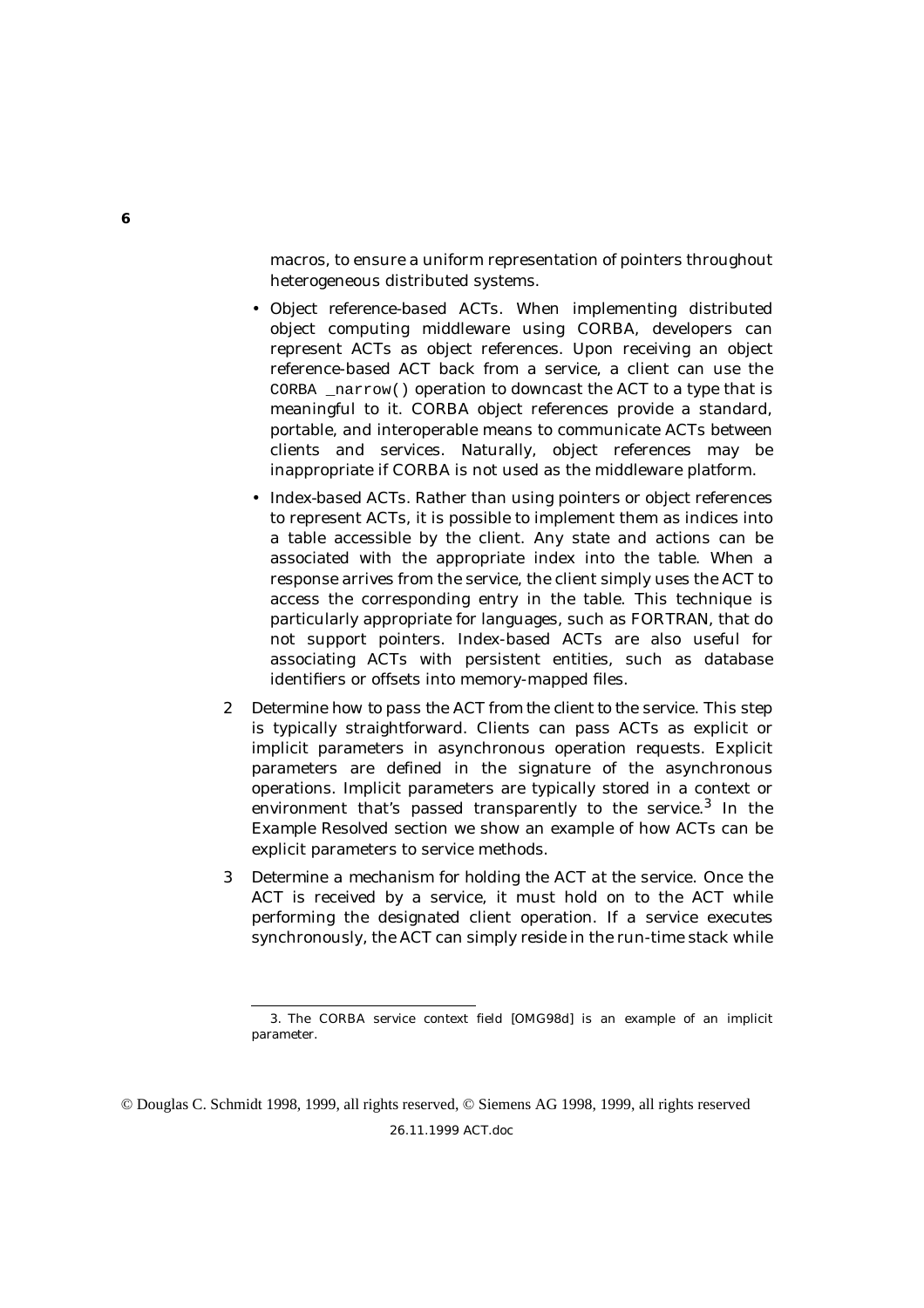the service processes the operation. Thus, if a service is running in a different thread or process than its client, its operations can execute *synchronously*, while still providing an asynchronous programming model to the client [SV98].

Services that process client operations asynchronously, however, may need to handle multiple requests simultaneously. In this case, the service must maintain a collection of ACTs in a data structure that resides outside the scope of the run-time stack. The Manager pattern [PLoPD3] can be used to implement the collection of ACTs.

4 *Determine a demultiplexing mechanism to dispatch the ACT back to the client*. In some applications, when a client initiates an asynchronous operation request on a service, the ACT is returned just once, usually with the response. In other applications, however, ACTs from a single request may be returned multiple times. For instance, in our EMIS example, the client can use the same ACT to demultiplex and dispatch many agent responses that are associated with the same registration, such as a 'connection established' notification request.

In both the single and multiple response models, the following are common demultiplexing strategies used to dispatch ACTs back to a client when an asynchronous operation completes:

• *Callbacks*. In this strategy, a client specifies a function or object/ method that can be dispatched by a service, or a local service proxy if the service is remote, when an operation completes [Ber95]. The ACT value itself can be returned as a parameter to the callback function or object/method.

Callbacks can be delivered to a client *synchronously* or *asynchronously*. In the synchronous approach, the client application typically waits in an event loop or reactor (97). When the response returns from the service it is dispatched to the appropriate callback. In the asynchronous approach the callback is invoked via a signal handler [POSIX95]. Thus, clients need not explicitly wait for notifications by blocking in an event loop. The *Example Resolved* section shows an example of the synchronous callback approach using objects.

• *Queued completion notifications*. In this strategy, the client 'pulls' the ACT from a completion queue at its discretion.<sup>4</sup> ACT notifications are placed in a completion queue by a service or a local ser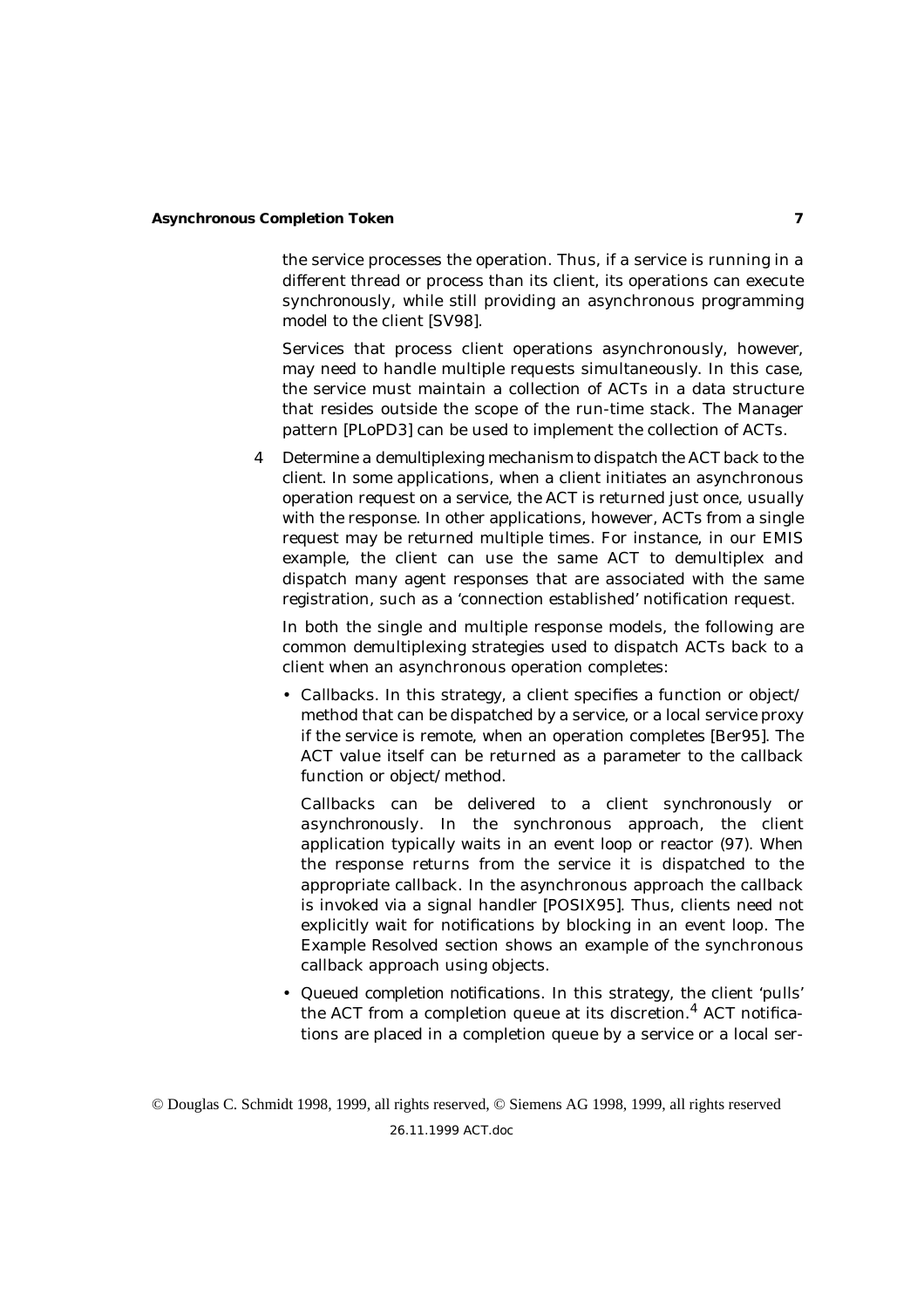vice proxy. Windows NT overlapped I/O and I/O completion ports [Sol98] use this approach, as described in the *Known Uses* section.

Regardless of how the ACTs are returned to the clients, once they are returned, the job of the service is complete. Clients are responsible for processing the responses from completed operations and freeing any resources associated with the ACT.

**Example Resolved**

Consider a scenario where an EMIS administrator uses a management application to monitor and log all connections made to a particular image server. The management application must first invoke an asynchronous operation request that registers with the image server's agent to notify it when connections are established. Subsequently, when connections are established, *completion events* are sent by the agent and the management application must efficiently log the data and update its GUI accordingly.

The Asynchronous Completion Token (ACT) pattern supports the use case described above by allowing the management application to pass an opaque value as an ACT when it registers with the agent. For instance, the management application can pass a reference to a state object as the ACT. The state object itself contains references to a logging object and the appropriate GUI window that will be updated when connection notification responses arrive from the agent. The management application can use the state object referenced by the ACT to update the correct user interface and record the event with the appropriate logging object.

The C++ code below illustrates the use of ACTs for a management application class that handles asynchronous EMIS events received from agents. We first define an  $ACT$  to be a generic  $C_{++}$  pointer, as follows:

typedef void \***ACT**;

Next, we define an EMIS\_Event\_Handler class that defines the state and actions necessary to process an ACT.

```
class EMIS_Event_Handler : public Receiver {
    // The Receiver base class defines the pure
    // virtual <recv_event> method.
public:
    // References to State will be passed
    // as ACTs via asynchronous operations.
```
<sup>4.</sup> In contrast, callbacks 'push' the ACT back to a client.

<sup>©</sup> Douglas C. Schmidt 1998, 1999, all rights reserved, © Siemens AG 1998, 1999, all rights reserved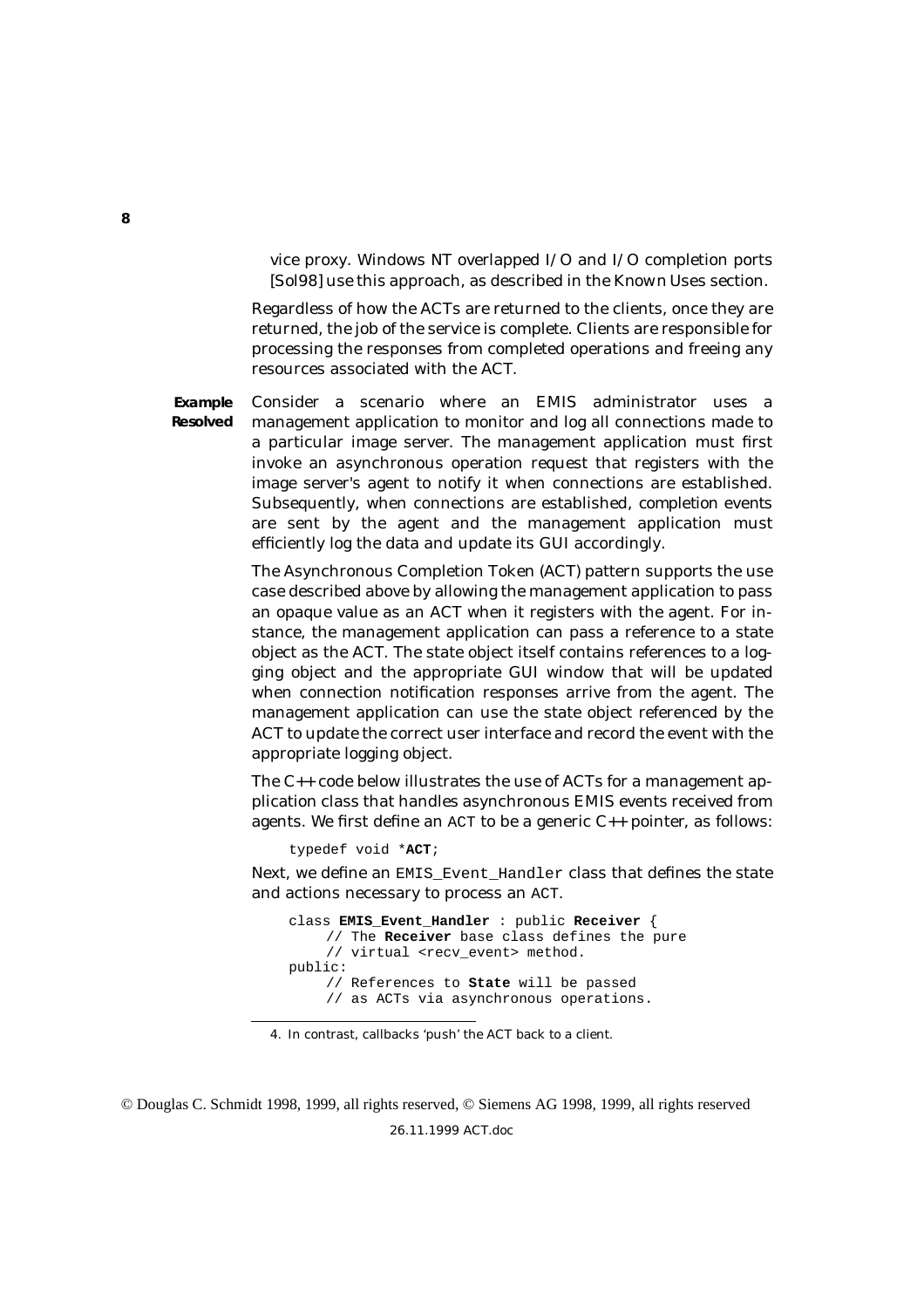```
class State {
    public:
        State (Window *w, Logger *l) :
             window_ (w), logger_ (1) \{\}\Window *window_; // Used to display state.
        Logger *logger; // Used to log state.
         1/ ...
    };
    // Called back by EMIS agents when events occur.
    virtual void recv_event(const Event& event, ACT act){
         // Turn the ACT into the needed state.
        State *state = reinterpret_cast <State *> (act);
         // Update a graphical window and log the event.
        state->window_->update (event);
        state->logger_->record (event);
         11...}
};
```
The following code defines the Agent interface that can be invoked by clients to register for EMIS completion events.

```
class Agent {
    // The types of events that applications
    // can register for.
    enum Event_Type {
         NEW_CONNECTIONS,
         IMAGE_TRANSFERS
         // ...
    };
    // Register for <receiver> to get called
    // back when the <type> of EMIS events occur.
    // The <act> is passed back to <receiver>.
    void register (Receiver *receiver,
                   Event_Type type,
                   ACT act);
    // ...
};
```
The next code fragment shows how a management application invokes operation requests on an Agent and subsequently processes Agent notification responses. The application starts by creating its resources for logging and display. It then creates State objects that identify the completion of connection and image transfer events. The State objects contain references to Window and Logger objects. The address of the State objects are used as the ACTs.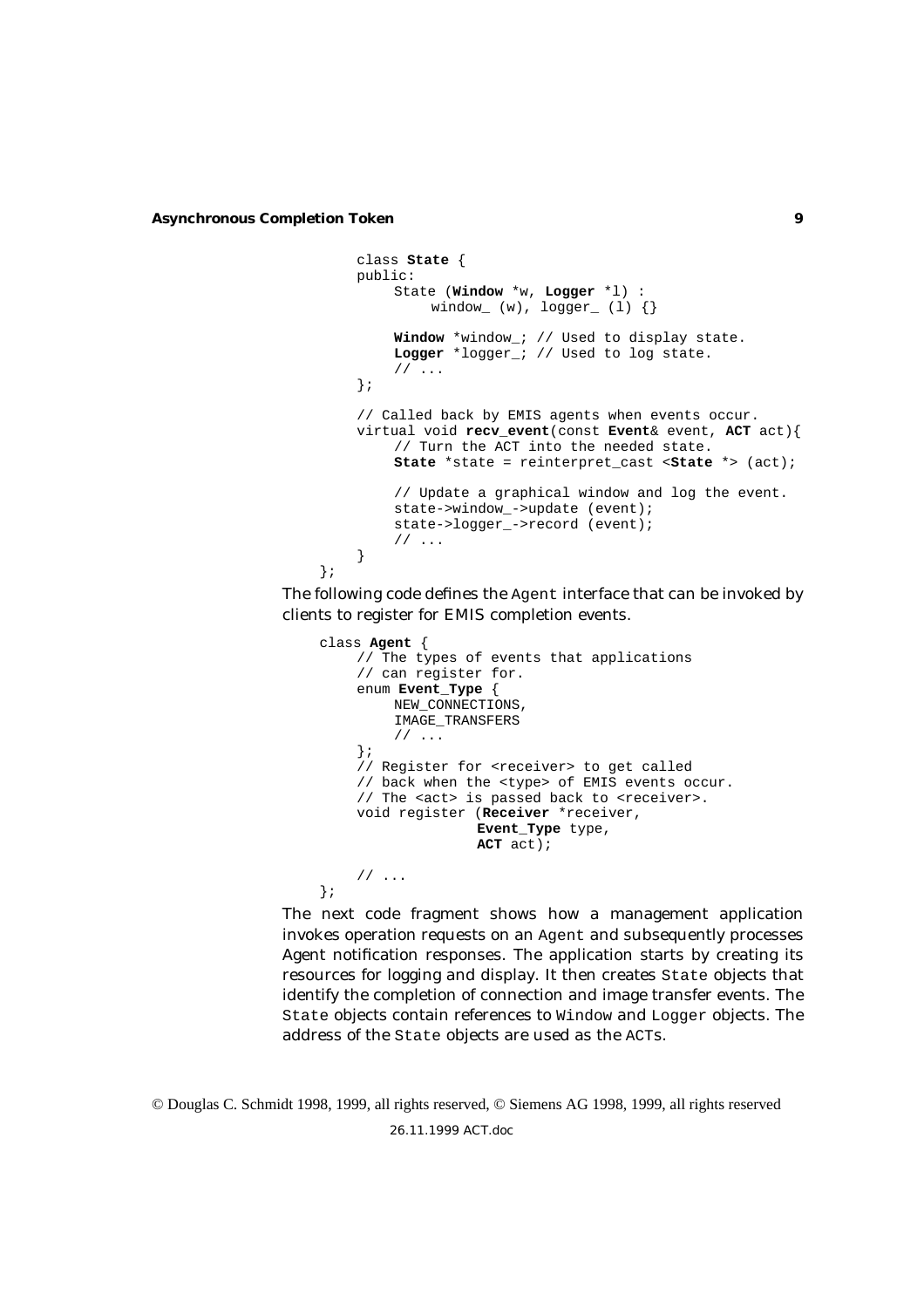```
int main (void) {
    // Create application resources for
    // logging and display. Some events will
    // be logged to a database, while others
    // will be written to a console.
    Logger database_logger (DATABASE);
    Logger console logger (CONSOLE);
    // Different graphical displays may need
    // to be updated depending on the event type.
    // For instance, the topology window showing
    // an iconic view of the system needs to be
    // updated when new connection events arrive.
    Window main window (200, 200);
    Window topology_window (100, 20);
    // Create an ACT that will be returned when
    // connection events occur.
    EMIS_Event_Handler::State connection_act
         (&topology_window; &database_logger);
    // Create an ACT that will be returned when
    // image transfer events occur.
    EMIS_Event_Handler::State image_transfer_act
         (&main_window, &console_logger);
    // Object that will handle all incoming
    // EMIS events.
    EMIS_Event_Handler agent_handler;
    // Binding to a remote Agent that
```
// will call back the EMIS\_Event\_Handler // when EMIS events occur. **Agent** agent = ... // Bind to an Agent proxy.

Next, the application registers the EMIS Event Handler instance with the Agent for each type of event. Once these registrations are complete, the application enters its event loop, where all GUI and network processing is driven by callbacks.

> // Register with Agent to receive // notifications of EMIS connection events. agent.register (&agent\_handler, **Agent**::NEW\_CONNECTIONS, reinterpret\_cast <ACT> &connection\_act);

© Douglas C. Schmidt 1998, 1999, all rights reserved, © Siemens AG 1998, 1999, all rights reserved

26.11.1999 ACT.doc

**10**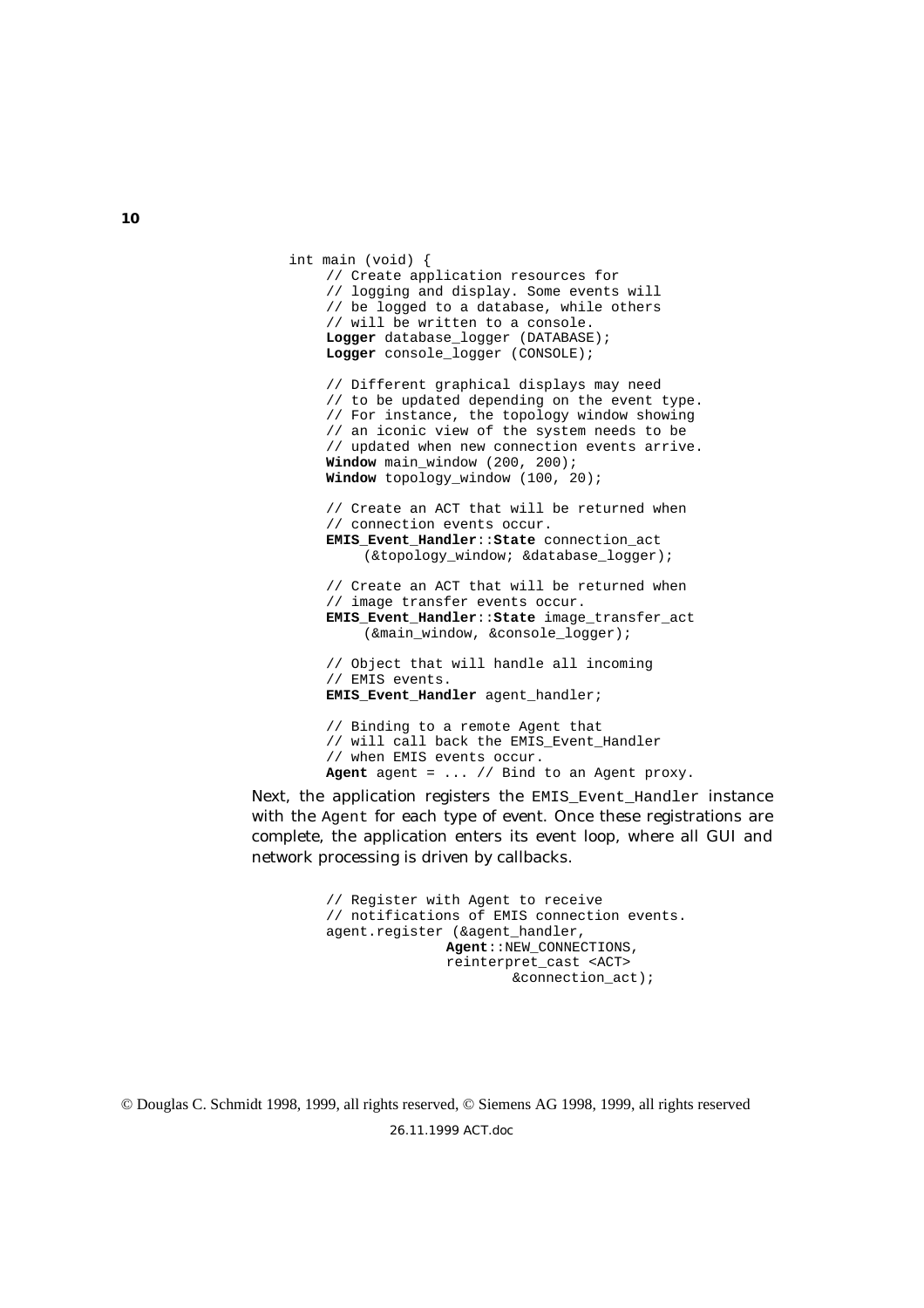}

```
// Register with Agent to receive
// notifications of EMIS image transfer events.
agent.register (&agent_handler,
              Agent::IMAGE_TRANSFERS,
               reinterpret_cast <ACT>
                  &image_transfer_act);
run event loop ();
```
When an event is generated by an EMIS component, the Agent sends the event to the agent\_handler, where it is dispatched to the management applications via the recv event() callback method. The management application then uses the ACT returned by the agent to access the State object associated with the operation completion in order to decide the appropriate action to process each event completion. Image transfer events are displayed on a GUI window and logged to the console, whereas new connection events are displayed on a system topology window and logged to a database.

**Variations** *Synchronous ACTs*. ACTs can also be used for operations that result in synchronous callbacks. In this case, the ACT is not really an *asynchronous* completion token, but a *synchronous* one. Using ACTs for synchronous callback operations provides a well-structured means of passing state related to an operation through to a service. In addition, this approach decouples concurrency policies so that the code that receives an ACT can be used for either synchronous or asynchronous operations.

> *Chain of service ACTs*. A chain of services can occur when intermediate services also play the role of clients that initiate asynchronous operations on other services in order to process the original client's operation.

> ➥ For instance, consider a management application that invokes operation requests on an agent, which in turn invokes other requests on a timer mechanism. In this scenario, the management application client uses a chain of services. All intermediate services in the chain except the two ends—are both clients and services because they receive and initiate asynchronous operations.

> A chain of services must decide which service ultimately responds to the client. Moreover, if each service in a chain uses the ACT pattern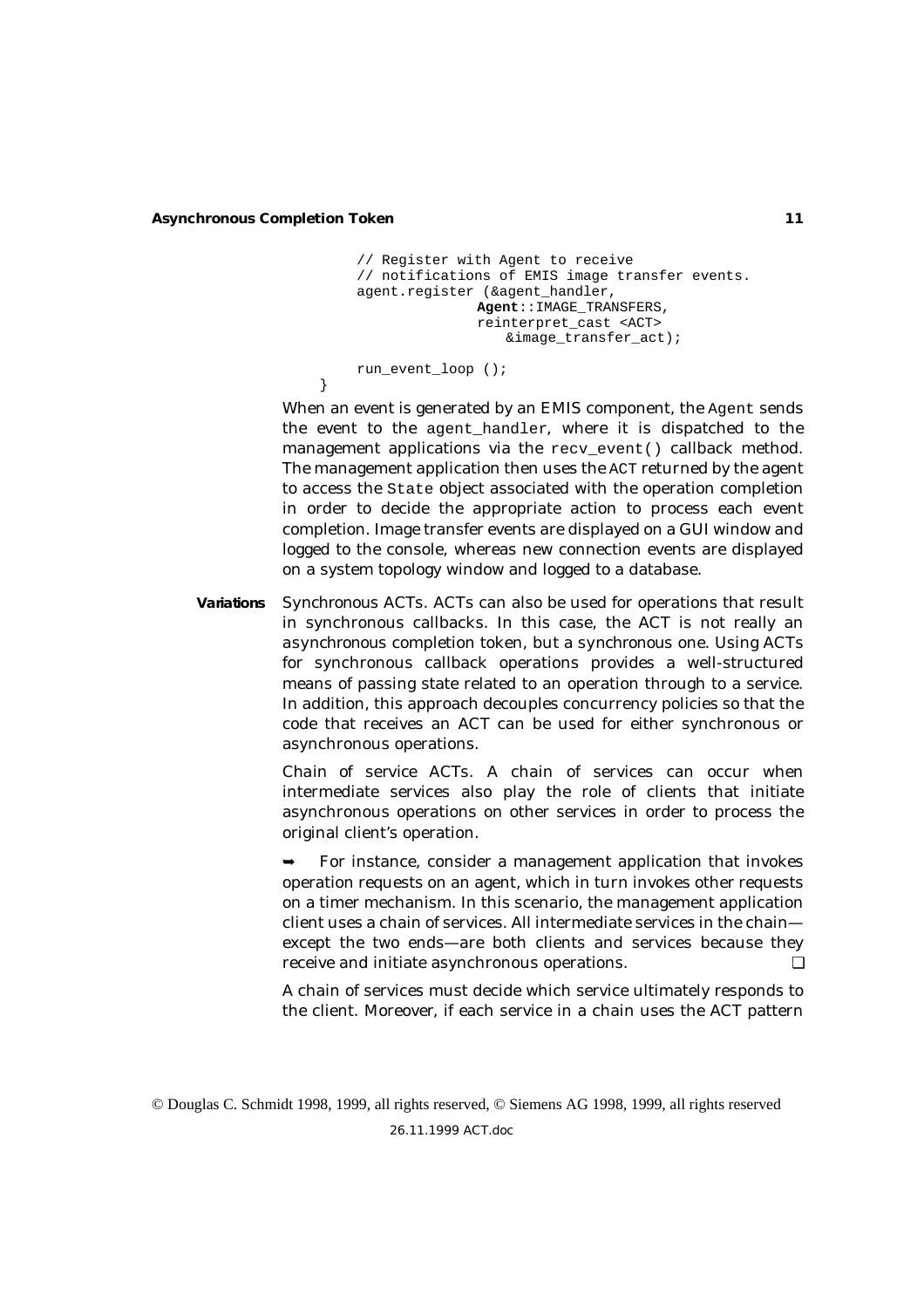several issues related to passing, storing, and returning ACTs must be considered:

- If an intermediate service does not associate any completion processing with the asynchronous operation(s) it initiates, it can simply pass along the original ACT it received from its previous client.
- When completion processing must be associated with an asynchronous operation and an intermediate service can be sure that its clients' ACT values are unique, the service can use client ACT values to index into a data structure that maps each ACT to completion processing actions and state.
- If an intermediate service cannot assume uniqueness of client ACTs, the original ACT cannot be reused to reference intermediate completion actions and state. In this case, an intermediate service must create a new ACT and maintain a table that stores these ACTs so they can be mapped back to their original ACTs when the chain 'unwinds'.
- If no service in the chain created new ACTs, then the last service in the chain can notify the client. This design can optimize the processing because, in this case, 'unwinding' the chain of services is unnecessary.

*Non-opaque ACTs*. In some implementations of the Asynchronous Completion Token pattern, services do not treat the ACT as purely opaque values. For instance, Win32 OVERLAPPED structures are nonopaque ACTs because certain fields can be modified by the kernel. One solution to this problem is to pass subclasses of the OVERLAPPED structure that contain additional state.

- **Known Uses** Operating system **asynchronous I/O mechanisms**. The Asynchronous Completion Token pattern is used by most operating systems that support asynchronous I/O. The techniques used by Windows NT and POSIX are outlined below.
	- **Windows NT**. ACTs are used in conjunction with handles, Overlapped I/O, Win32 I/O completion ports on Windows NT [Sol98]. When Win32 handles<sup>5</sup> are created, they can be associated with completion ports using the CreateIoCompletionPort() system call. Completion ports provide a location for kernel-level services to

<sup>©</sup> Douglas C. Schmidt 1998, 1999, all rights reserved, © Siemens AG 1998, 1999, all rights reserved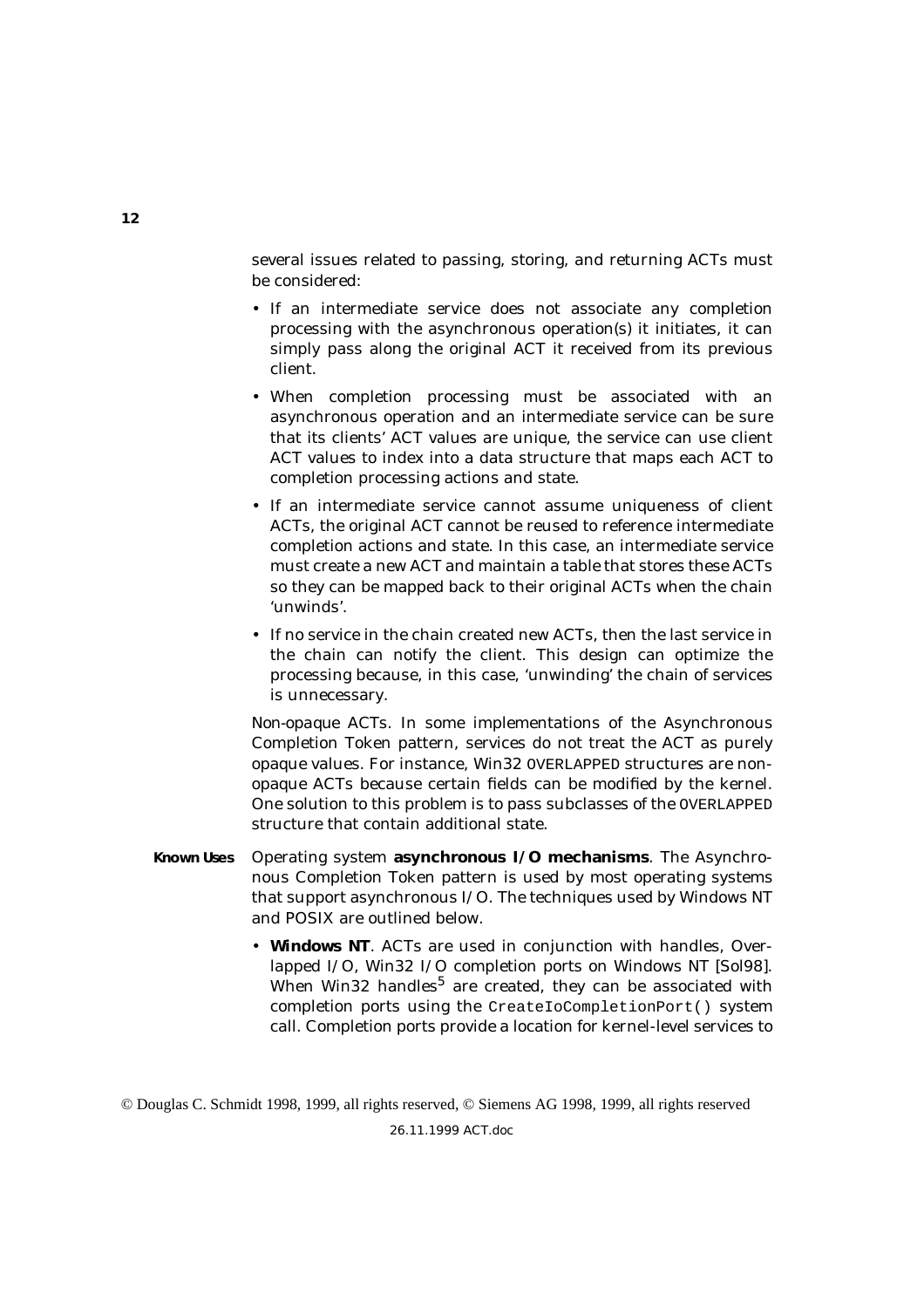queue completion notification responses, which are subsequently dequeued and processed by clients that invoked the operations originally. For instance, when clients initiate asynchronous reads and writes via ReadFile() and WriteFile(), they specify OVER-LAPPED structure ACTs that will be queued at a completion port when the operations complete. Clients use the GetOueuedCompletionStatus() system call to dequeue completion notifications, which contain the original OVERLAPPED structure as an ACT.

• **POSIX**. The POSIX Asynchronous I/O API [POSIX95] uses ACTs for its asynchronous I/O read and write operations. In the POSIX API, results can be dequeued through the aio wait() and aio suspend() interfaces, respectively. In addition, clients can specify that completion notifications for asynchronous I/O operations be returned via UNIX signals.

**CORBA demultiplexing**. The TAO CORBA Object Request Broker [POSA3] uses the Asynchronous Completion Token pattern to demultiplex various types of requests and responses efficiently, scalably, and predictably on both the client and server, as described below.

- On a multiple-threaded client, for example, TAO uses ACTs to associate responses from a server with the appropriate client thread that invoked the request over a single multiplexed TCP/IP connection to the server process. Each TAO client request carries a unique opaque sequence number (the ACT), which is represented as a 32-bit integer. When an operation is invoked, the client-side TAO ORB assigns its sequence number to be an index into an internal connection table managed using the Leader/Followers pattern (299). Each table entry keeps track of a client thread that is waiting for a response from its server over the multiplexed connection. When the server replies, it returns the sequence number ACT sent by the client. TAO's client-side ORB uses the ACT to index into its connection table to determine which client thread to awaken and pass the reply.
- On the server, TAO uses the Asynchronous Completion Token pattern to provide a low-overhead demultiplexing throughout the various layers of features in an Object Adapter [POSA3]. For

<sup>5.</sup> For Win32 overlapped I/O, handles are used to identify network connection endpoints or open files. Win32 handles are similar to UNIX file descriptors.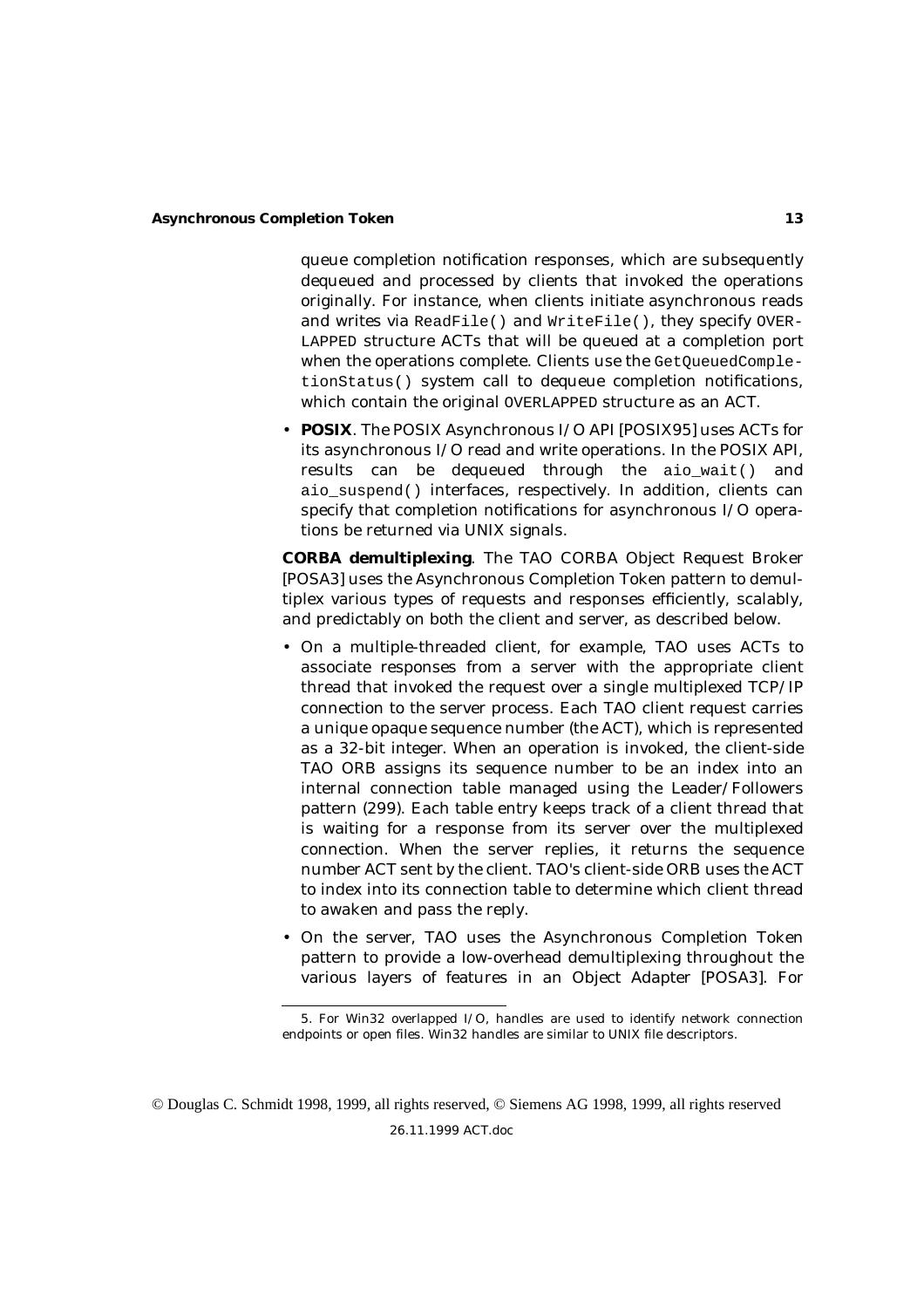instance, when a server creates an object reference, TAO Object Adapter stores special object ID and POA ID values in its object key, which is ultimately passed to clients as an ACT contained in an object reference. When the client passes back the object key with its request, TAO's Object Adapter extracts the special values from the ACT and uses them to index directly into tables it manages. This so-called 'active demultiplexing' scheme [PRS+99] ensures constant-time *O*(1) lookup regardless of the number of objects in a POA or the number of nested POAs in an Object Adapter.

**EMIS network management**. The example described in this paper is derived from a distributed Electronic Medical Imaging System (EMIS) developed at Washington University for Project Spectrum [BBC94]. A network management application monitors the performance and status of multiple components in an EMIS. Agents provide the asynchronous service of notifying the Management Application of EMIS events, such as *connection events* and *image transfer events*. Agents use the Asynchronous Completion Token pattern so that the management application can efficiently associate state with the arrival of events from agents that correspond to earlier asynchronous registration operations.

**FedEx inventory tracking**. One of the most intriguing examples of the Asynchronous Completion Token pattern is implemented by the inventory tracking mechanism used by Federal Express postal services. A FedEx Airbill contains a section labeled: 'Your Internal Billing Reference Information (Optional: First 24 characters will appear on invoice).' The sender of a package uses this field as an ACT. This ACT is returned by FedEx (the service) to you (the client) with the invoice that notifies the sender that the transaction has completed. FedEx deliberately defines this field very loosely: it is a maximum of 24 characters, which are otherwise 'untyped.' Therefore, senders can use the field in a variety of ways. For instance, a sender can populate this field with the index of a record for an internal database or with a name of a file containing a 'to-do list' to be performed after the acknowledgment of the FedEx package delivery has been received.

**Consequences** There are several **benefits** to using the Asynchronous Completion Token (ACT) pattern:

© Douglas C. Schmidt 1998, 1999, all rights reserved, © Siemens AG 1998, 1999, all rights reserved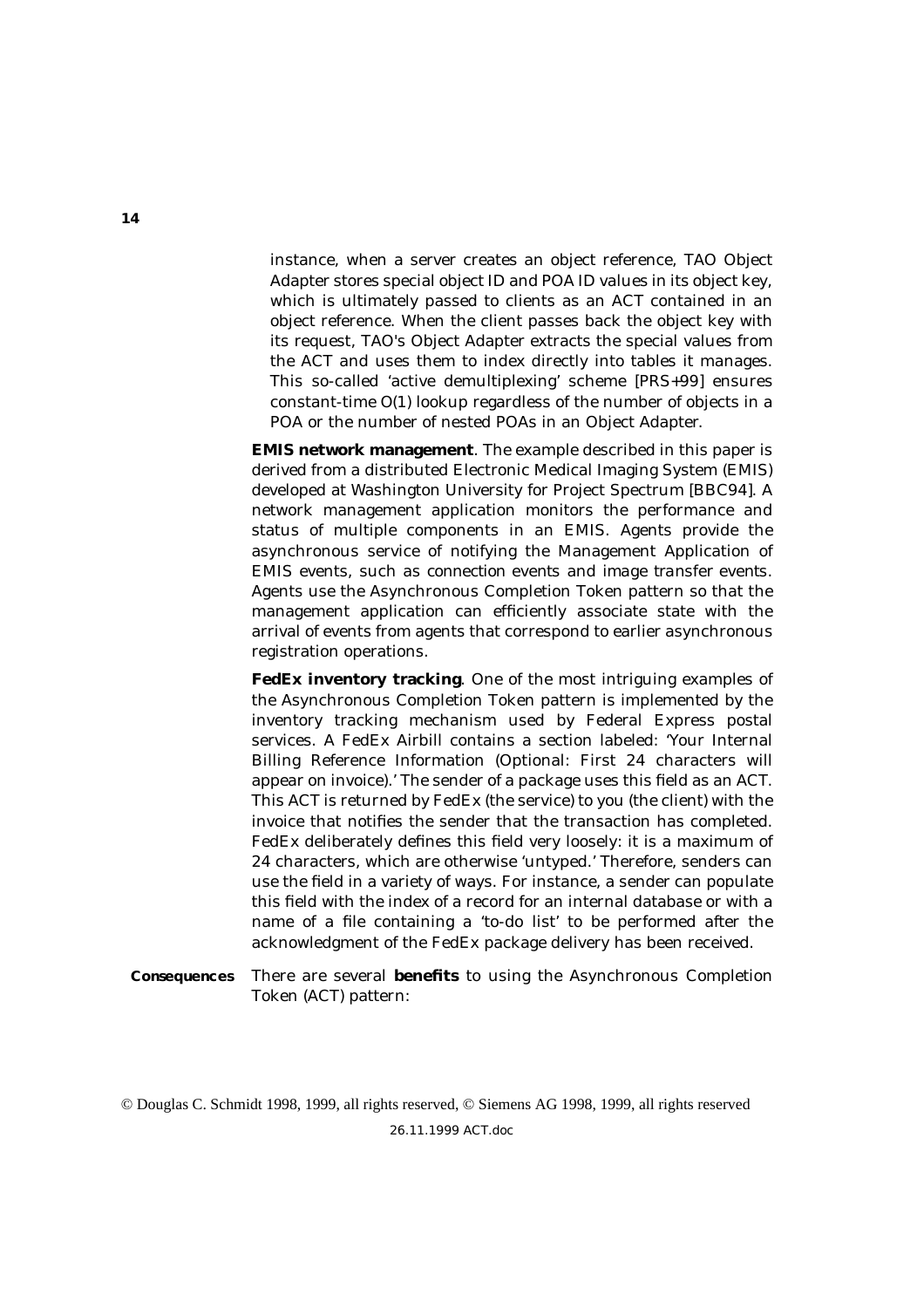*Simplifies client data structures*. Clients need not maintain complex data structures to associate service responses with completion actions. The ACT returned by the service contains all the information needed to demultiplex to the appropriate client completion action.

*Efficient state acquisition*. ACTs are time efficient because they need not require complex parsing of data returned with the service response. All relevant information necessary to associated the response with the original request can be stored either in the ACT or in an object pointed to by the ACT. Alternatively, ACTs can be used as indices or pointers to operation state for highly efficient access, thereby eliminating costly table searches.

*Space efficiency*. ACTs need not consume much space, yet can still provide applications with sufficient information to associate large amounts of state to process asynchronous operation completion actions. For example, in C and C++, ACTs that are four byte void pointers can reference arbitrarily large objects.

*Flexibility*. User-defined ACTs are not forced to inherit from an interface in order to use the service's ACTs. This allows applications to pass as ACT objects for which changing the type is undesirable or even impossible. The generic nature of ACTs can be used to associate an object of any type with an asynchronous operation. For instance, when ACTs are implemented as CORBA object references, they can be narrowed to the appropriate concrete interface.

*Does not dictate concurrency policies*. Long duration operations can be executed asynchronously because operation state can be recovered from an ACT efficiently. Thus, clients can be single-threaded or multithreaded, depending on application requirements. In contrast, a service that does not provide ACTs may force delay-sensitive clients to perform operations synchronously within threads to handle operation completions properly.

There are several **liabilities** to avoid when using the Asynchronous Completion Token pattern.

*Memory leaks*. Memory leaks can result if clients use ACTs as pointers to dynamically allocated memory and services fail to return the ACTs, if the service crashes, for instance. Clients wary of this possibility should maintain separate ACT repositories or tables that can be used for explicit garbage collection if services fail.